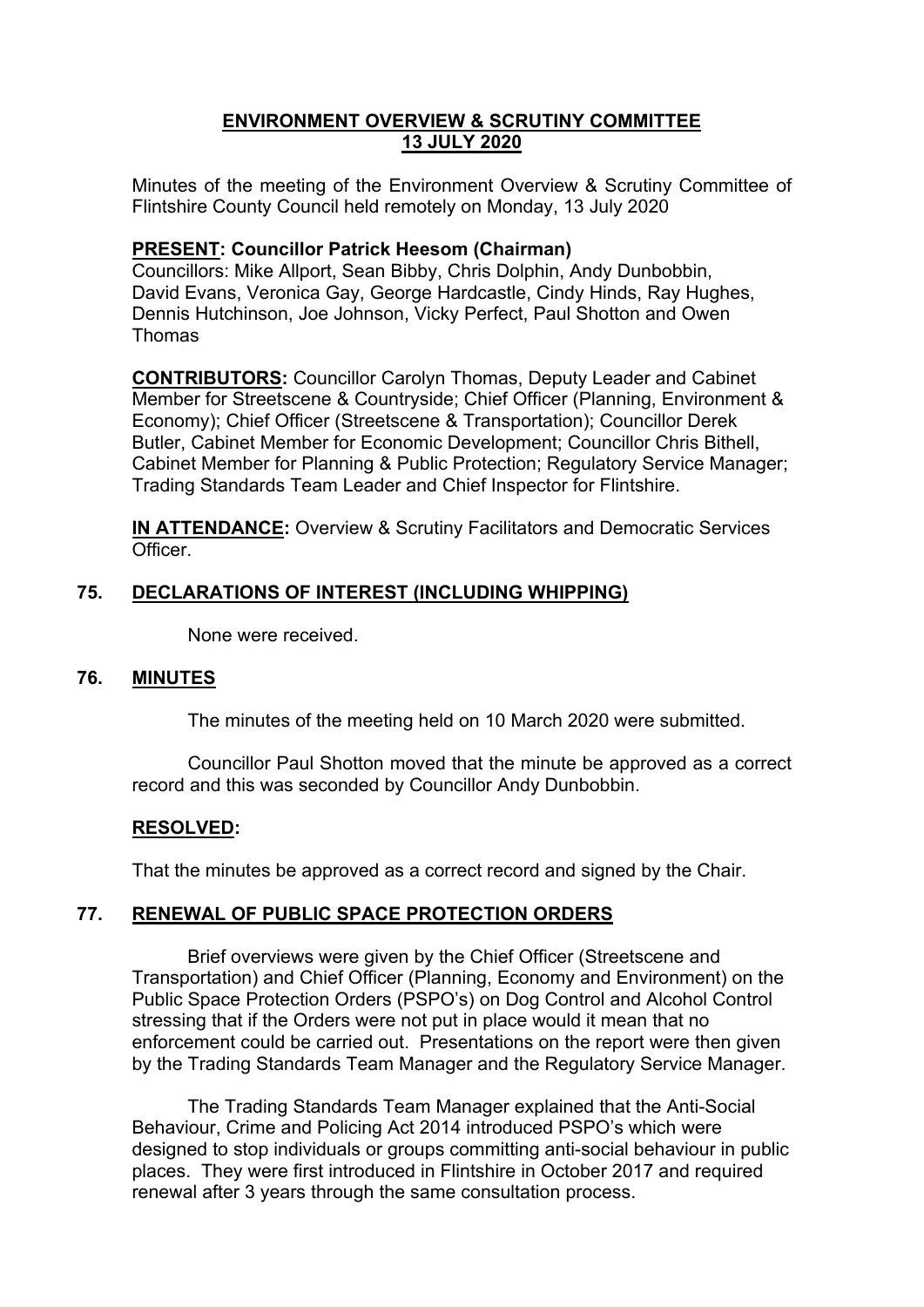The current Dog Control PSPO is for dog owners to:

- 1. Remove their dogs' waste from all public places within Flintshire
- 2. Have a means on their person to pick up dog waste
- 3. Place their dog on a lead when asked by an authorised officer if the dog was causing a nuisance
- 4. Prohibit dogs from entering the playing areas of public marked sports pitches, former recreation areas including but not exclusively bowling greens and tennis courts, fenced equipped children's play areas and all areas within school grounds.
- 5. Keep their dog on a lead in cemeteries

In 2009 Flintshire County Council introduced a Designated Public Place Order for Alcohol Control which in 2017 automatically transitioned over to the Alcohol Control PSPO which is why it is needed to be renewed. The current PSPO on Alcohol Control was not a total ban on drinking Alcohol but an offence was caused when not complying to a request by North Wales Police to cease drinking or surrender alcohol in a public place. It does not apply to licenced premises areas e.g. beer gardens etc.

The Regulatory Services Manager then explained the enforcement behind the PSPO's since the engagement with Kingdom ended nearly 2 years ago

- In-house enforcement team
- Emphasis on engagement with residents
- Patrols are intelligence lead

The Trading Standards Team Manager gave an overview of the Consultation which was due to run for a slightly longer period due to the current crisis and the holiday period taking place from beginning of August to the end of the first week in September.

- Legal requirements with statutory partners
- Residents online Survey
- Proposed to report the outcomes from the consultation process back to Environment, Overview and Scrutiny in September 2020 to agree a recommendation to Cabinet for approval.

Along with other Members Councillor Shotton endorsed extending the two current PSPO's within Flintshire and was glad that Officers were now back out patrolling after doing other duties due to Covid. He thanked backyard volunteers for the patrolling work they had done in parks in Connah's Quay and asked if Rosie Fishing Park in Wepre Park could also be included in the Dog Control PSPO list as dogs not on leads had wrecked fishing equipment and also killed ducks. Councillor Dunbobbin also asked if Armed Forces could be consulted as part of the consultation having the highest number of veterans in North Wales.

Councillor Dunbobbin wanted to encourage members of the public to share experiences which would increase intelligence and highlight hotspots.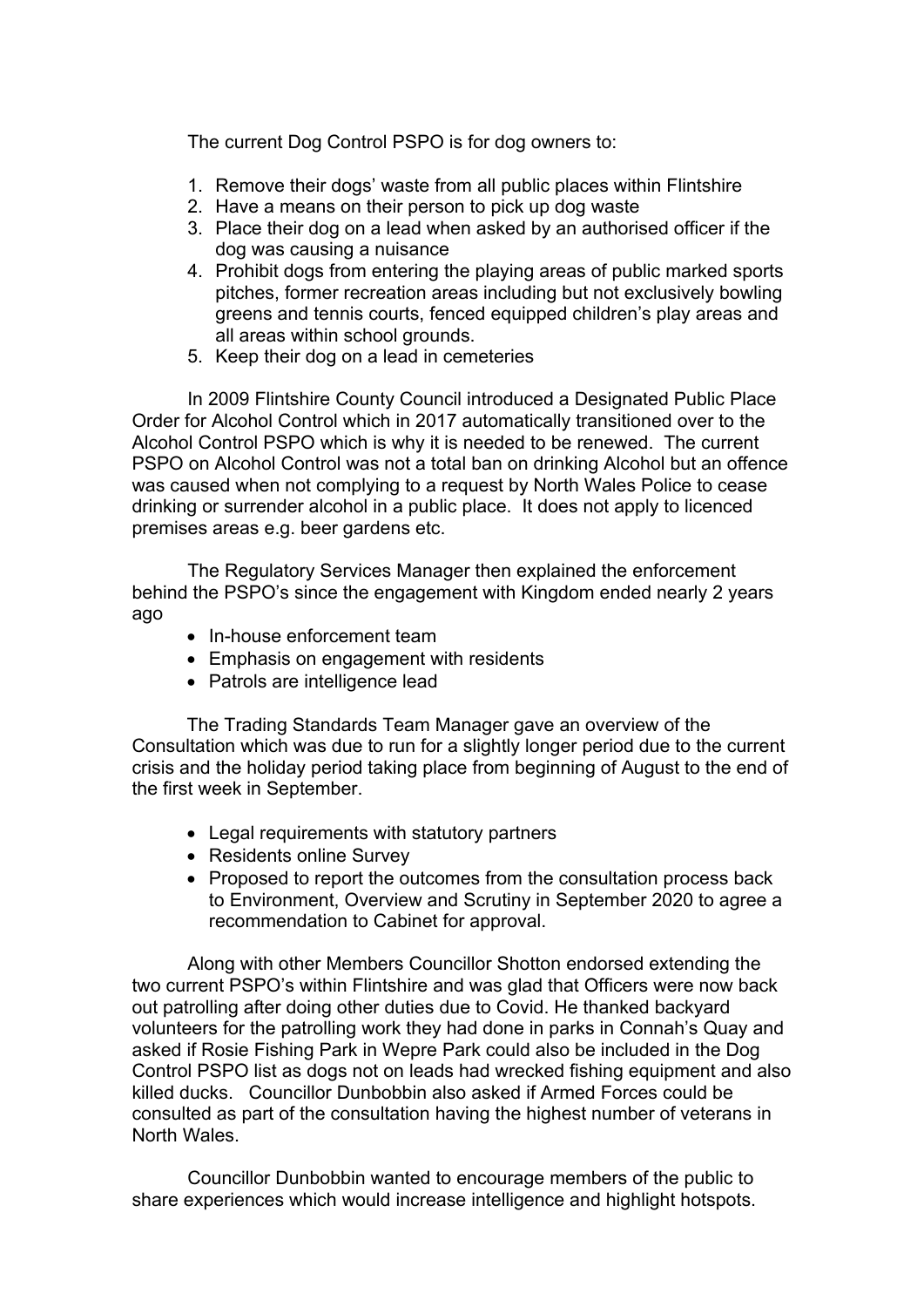Councillor Hutchinson referred to an incident in his area where the person was too scared to report it in fear of the possible consequences. He commented on people abusing rules giving the example of some, not all, people fishing well into and sometimes overnight on Buckley common breaking the 8.00 pm deadline rule. Evidence of drinking and drug taking had also been found in bushes. Councillor Hutchinson urged the Committee to back the consultation.

Councillor Owen Thomas made the point that areas on playing fields were not always marked which allowed people to walk their dogs anywhere. He suggested that no dog should be allowed on the playing fields unless they were on a lead as they would be easier to control. Councillor Hughes added that metal signs should be put on posts and not on fences as these go missing. In response the Regulatory Service Manager advised that 3 years ago when the initial consultation was undertaken the RSPCA and Dogs Trust advised that open spaces had to be provided for dogs to take exercise especially larger dogs that need to run. She explained that at every entrance to parks there should be a map showing the different zones. Ponds were not within exclusion zones but Authorised Officers had the power to instruct owners to put their dog on a lead if they are causing a nuisance. Residents need to be educated to pick up waste after their dog.

Chief Inspector for Flintshire thanked Chief Officer (Planning, Environment & Economy) and Trading Standards Team Leader for inviting her to this meeting and stressed that North Wales Police were fully supportive of the Alcohol Control PSPO and said that it was unfortunate that it had to be reviewed every 3 years under legislation. This is something that needed to be taken into consideration as it has shown a reduction in alcohol related crime, mainly assaults and public order offences and the policing of it was fully supported by Police Staff.

Councillor Dolphin questioned as to why the PSPO's only lasted for a maximum of 3 years when the Council term of Office was 5 years. He asked how it could be extended to 5 years. In response Chief Inspector for Flintshire said that it was a decision by the House of Lords and not at a local level. The Chief Officer (Streetscene & Transportation) suggested that he would discuss at next Cabinet meeting and report to Government which the Committee were in agreement with.

In response to a question from Councillor Hardcastle the Regulatory Services Manager confirmed that the Enforcement Team was made up of 7 Officers and 1 Supervisor and as of 2 weeks ago the team were back out on foot patrol. She agreed to provide Members with the number of complaints that had been received since the virus had begun.

Councillor Hinds questioned why the Alcohol Control PSPO didn't include the word drug as over lockdown she had been contacted by the Police concerning the use of drugs on numerous occasions in her area. She emphasised the importance for this to be taken to next Cabinet meeting. Chief Inspector For Flintshire responded by saying that even though it does not include the word drug Trading Standards Team Leader was doing a lot of work with Paul Firth and his team to support any issues in Local Communities.